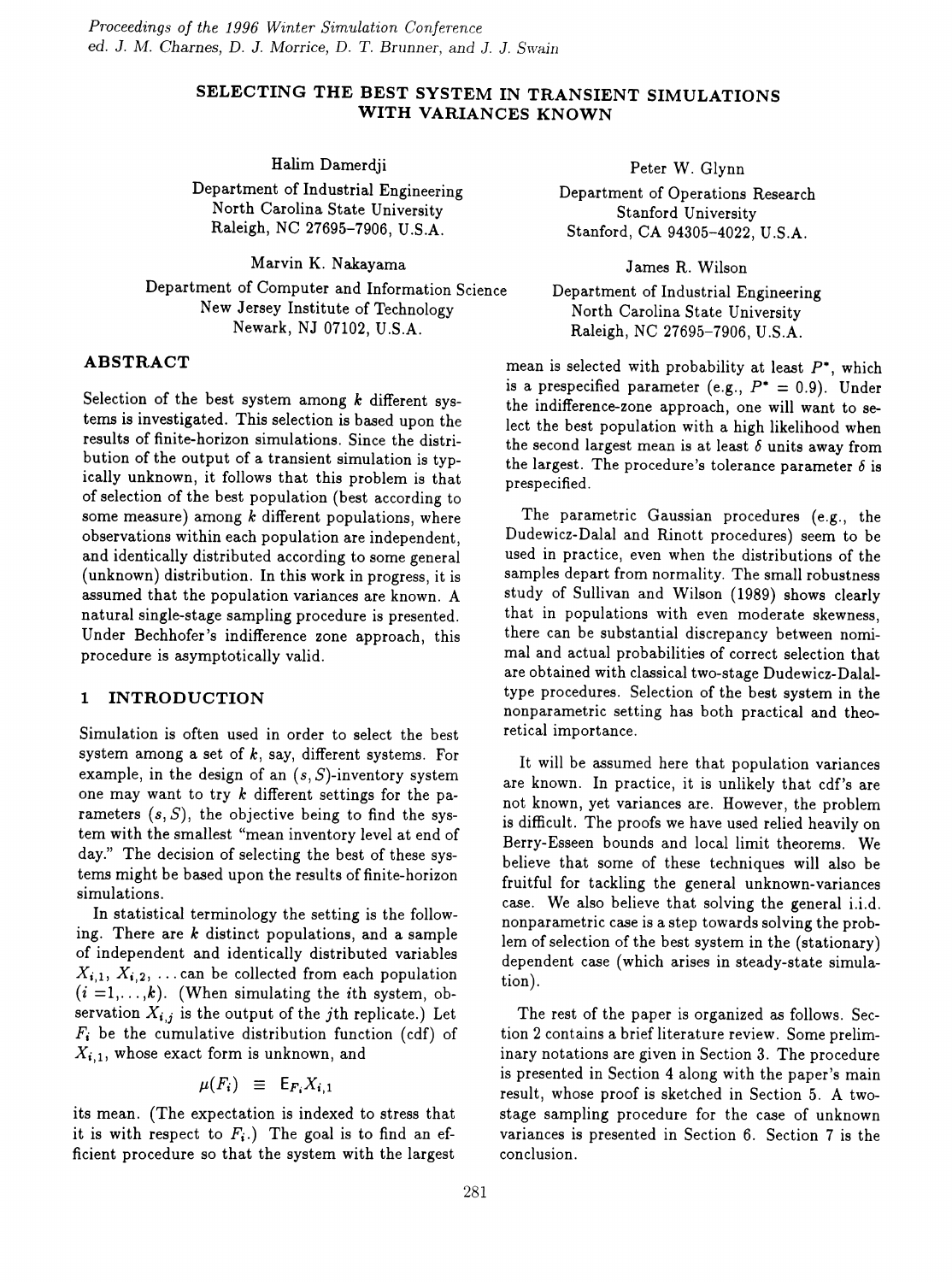### 2 LITERATURE REVIEW

Selection of the best system, under the indifferencezone approach, is briefly reviewed. Related topics such as subset selection, elimination, and sequential procedures are not discussed. The problem of selection of the best system has been extensively studied in the i.i.d. Gaussian context. The setting considered by Bechhofer (1954), in his seminal paper, was that of known variances. The case of unknown but common variances was investigated by Bechhofer, Dunnett, and Sobel (1954). Dudewicz and Dalal (1975) proposed two two-stage sampling procedures for the case of most interest in practice, where variances are unknown and possibly unequal. Dudewicz and Dalal (1975) then showed the validity of one of the methods. Rinott (1978) considered a modification of the other procedure and showed its validity.

Selection of the best system in the i.i.d. non-Gaussian context has been investigated for certain probability distributions, such as the exponential, gamma, Weibull, Bernoulli (selection of the population with largest probability of success), and multinomial (selection of the cell with largest probability). Nonparametric models have been considered, but mostly in the context of location parameter distributions. (These are distributions with cdf's  $F(x;\theta) \equiv$  $F(x - \theta)$ .) There are also results on scale distributions. (These are distributions with cdf's  $F(x; \theta) \equiv$  $F(x/\theta)$ .) Gupta and McDonald (1980) discuss the case where the populations have stochastically increasing (in the parameter) cumulative distribution functions. For relevant discussions on selection of the best system in the nonparametric setting, see Chapter 8 of Gupta and Panchapakesan (1979), Chapter 7 of Gibbons, Olkin, and Sobel (1977), Section 8.6 of Mukhopadhyay and Solanky (1994), and Bechhofer, Santner, and Goldsman (1995, p. 68).

#### 3 PRELIMINARY NOTATIONS

Let  $\Lambda$  be the set of possible distribution functions the various populations can be coming from. In the inventory example,  $\Lambda$  is the set of cdf's that can model the end-of-day inventory level. Let  $\overline{F} = (F_1, \ldots, F_k) \in \Lambda^k$  and  $\mu(\overline{F}) = (\mu(F_1), \ldots, \mu(F_k)).$ Denote  $\mu(\tilde{F}, [i])$  as the *i*th largest mean in  $\tilde{F}$  (and so  $\mu(\tilde{F}, [k])$  is the mean of the best population in  $\tilde{F}$ ). The preference region is given by

$$
\Theta(\delta) \equiv \{ \tilde{F} \in \Lambda^k : \mu(\tilde{F}, [k]) \ge \mu(\tilde{F}, [k-1]) + \delta \}.
$$

The preference region is the set of joint cdf's for which the best and second best means are at least  $\delta$  units apart from one another. When  $\tilde{F} \in \Theta(\delta)$ , the procedure should select the best system, with probability at least  $P^*$ . The least favorable configuration is the set

$$
\bar{\Theta}(\delta) \equiv \{ \tilde{F} \in \Lambda^k : \mu(\tilde{F}, [1]) = \cdots = \mu(\tilde{F}, [k-1])
$$
  
=  $\mu(\tilde{F}, [k]) - \delta \},$ 

which is assumed to be nonempty. The procedure will have most difficulty in selecting the best system when  $\tilde{F} \in \tilde{\Theta}(\delta)$ .

Once the systems are chosen, the joint experiment depends upon  $\tilde{F}$ , which is simply the product of the *k* marginal cdf's  $F_1, \ldots, F_k$ . The probability measure associated with this particular experiment will be denoted by  $P_{\tilde{F}}$ . It is assumed that the variance  $\sigma^2(i, \tilde{F}) = \mathsf{E}_{F_i}[(\tilde{X}_{i,1} - \mu(F_i))^2]$  is known for each population  $(i = 1, \ldots, k)$ .

Another parameter used in the selection procedure is the solution  $h$  to the equation

$$
\int_{-\infty}^{\infty} \Phi(z+h)^{k-1} \Phi(dz) = P^*,
$$

where  $\Phi(.)$  is the standard-normal cdf. The solution to the equation exists and is unique from classical arguments. Bechhofer, Santner, and Goldsman (1995, pp. 61-63 and pp. 293-294) contains a table of values, and a computer program used to determine  $h$  when this parameter cannot be deduced from the table.

#### 4 THE PROCEDURE

Since variances are assumed to be known, the following single-stage procedure for selecting the best system is proposed.

- 1. Choose  $P^*$  (1/ $k < P^* < 1$ ) and  $\delta > 0$ . Compute *h.*
- 2. For  $i = 1, \ldots, k$ , compute

$$
N(i, \tilde{F}, \delta) \equiv \left\lceil \frac{h^2 \sigma^2(i, \tilde{F})}{\delta^2} \right\rceil
$$

where  $\lceil x \rceil$  is the smallest integer greater or equal to *x.*

3. For every population i, sample  $X_{i,1}, \ldots$  $X_{i,N(i,\tilde{F},\delta)}$ . Let

$$
\bar{X}_i(\delta) \equiv \frac{1}{N(i, \tilde{F}, \delta)} \sum_{j=1}^{N(i, \tilde{F}, \delta)} X_{i,j}
$$

be the sample mean over the available observations.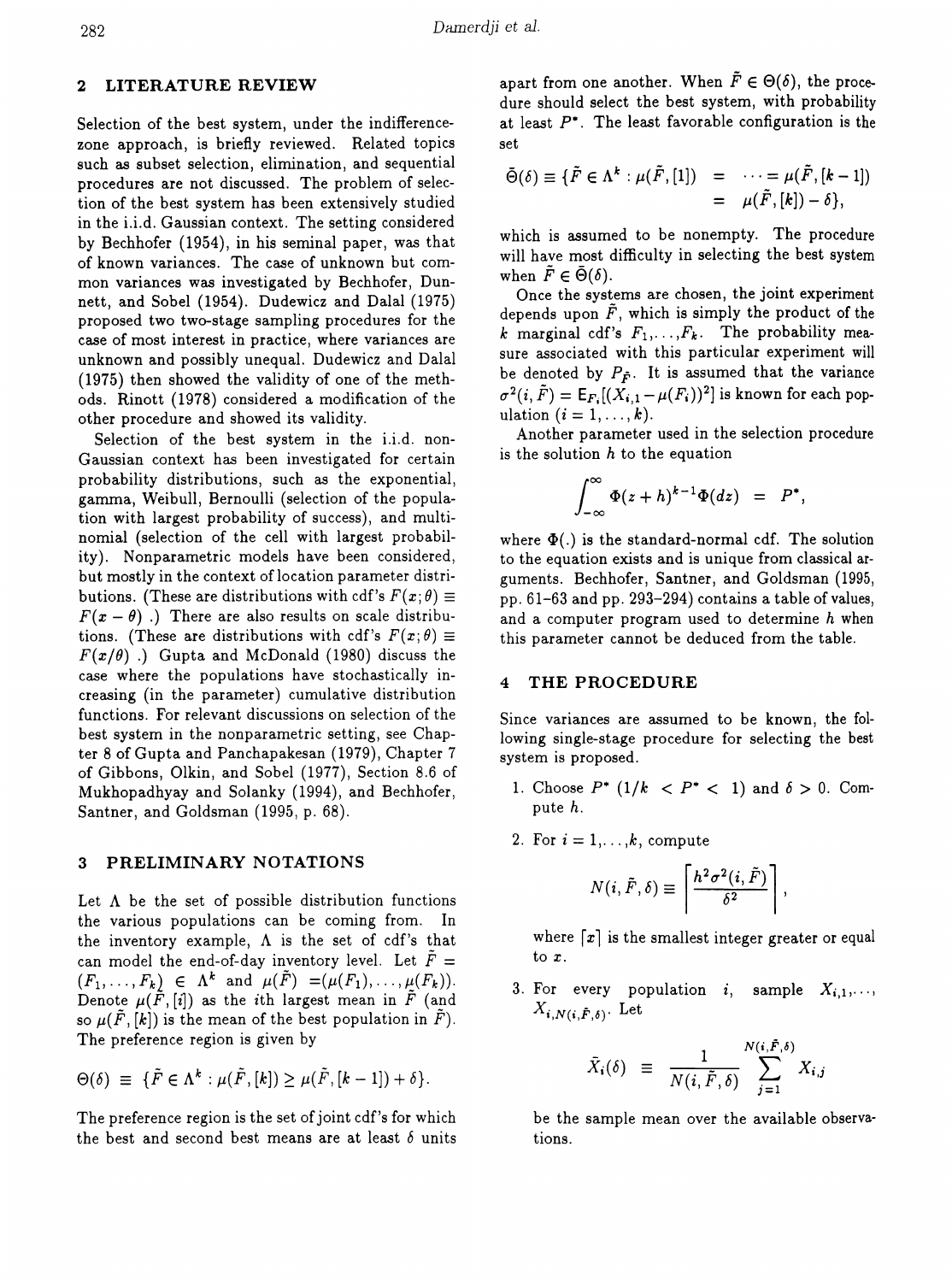4. Select the population with the largest sample mean.

Note that  $N(i, \tilde{F}, \delta)$  is not a random variable but a deterministic integer. The procedure uses no distributional information beyond the second moments of the underlying distributions. Since the forms of the cdf's are unknown, it is unrealistic to expect the procedure to be exact for a finite sample; asymptoties have then to be considered in order to show its (asymptotic) validity.

The asymptotics we consider are as the tolerance parameter  $\delta$  shrinks to zero, which will result in the sample size for each population tending to infinity. The second effect of letting  $\delta \rightarrow 0$  will be that the preference region gets closer to the whole set  $\Lambda^k$ , making the correct selection increasingly more difficult (because when  $\tilde{F}$  belongs to the least favorable configuration, the best mean will be closer and closer to the remaining  $(k - 1)$  means); nontrivial results are thereby obtained in the limit. Consider the following two assumptions.

Assumption 1 *For all*  $F \in \Lambda$ , *F admits a density I, the distribution mean is finite, its variance is finite and uniformly bounded away from zero, and its absolute centered third moment is uniformly bounded (from above).*

Assumption 2 *There exists a finite constant* K such that, for all  $F \in \Lambda$ ,  $\sup_{\{-\infty < x < \infty\}} f(x) \leq K$ .

Our goal is to show that the above procedure is asymptotically valid. One must show then that the probability of correct selection is at least  $P^*$  for any joint distribution  $\tilde{F}$  in the preference region. (Correct selection will be denoted by  $CS(\delta)$ .) Since the procedure must be efficient (from a sampling standpoint), it is actually desired that

$$
\lim_{\delta \to 0} \inf_{\{\tilde{F} = (F_1, \dots, F_k) \in \Theta(\delta)\}} P_{\tilde{F}} \left[ CS(\delta) \right] = P^*.
$$
 (1)

Consider the following results.

Proposition 3 *Under Assumptions* 1 *and* 2, *we have that for every*  $\epsilon > 0$ , *there exists*  $\delta_0 \equiv \delta_0(\epsilon)$ *such that when*  $0 < \delta \leq \delta_0$ ,

$$
P_{\tilde{F}}\left[\mathrm{CS}(\delta)\right] \geq P^* - \epsilon \quad \text{for all } \tilde{F} \in \Theta(\delta).
$$

Proposition 4 *Under Assumptions* 1 *and* 2, *we have that for all*  $\epsilon > 0$ , *there exists*  $\delta_0 \equiv \delta_0(\epsilon)$  *such that* when  $0 < \delta < \delta_0$ ,

$$
P_{\tilde{F}}\Big[\mathrm{CS}(\delta)\Big] \ \leq \ P^* \ + \ \epsilon \qquad \text{for all } \tilde{F} \in \bar{\Theta}(\delta).
$$

The main result of the paper follows as a corollary.

Corollary 5 *Under Assumptions* 1 *and* 2, (1) *holds, i. e., the procedure* is *asymptotically valid (as the tolerance parameter*  $\delta \rightarrow 0$ .

The proofs of the propositions are sketched in the next section. The complete proofs are given in Damerdji et al. (1996).

### 5 SKETCH OF THE PROOFS

As previously mentioned, Berry-Esseen bounds on the rate of convergence in the central limit theorem for i.i.d. variables as well as local limit theorems are pivotal.

**Lemma 6** (Petrov, 1975) Let  $Y_1, \ldots, Y_n$  be indepen*dent random variables having a common distribution. Suppose*  $EY_1 = \mu$ ,  $E[(Y_1 - \mu)^2] = \sigma^2$ , and  $E[|Y_1 - \mu|^3] < \infty$ . *Then* 

$$
\sup_{x} \left| P\left(\frac{1}{\sigma\sqrt{n}}\sum_{j=1}^{n}(Y_j - \mu) < x\right) - \Phi(x) \right| \leq
$$
\n
$$
A \frac{\mathsf{E}[|Y_1 - \mu|^3]}{\sigma^3} \frac{1}{\sqrt{n}},
$$

*where A is a universal constant.*

**Lemma 7** (Petrov, 1975) Let  $Y_1, \ldots, Y_n$  be indepen*dent random variables having a common distribution, with density*  $p(x)$ , *such that*  $EY_1 = \mu$ ,  $E[(Y_1 - \mu)^2] =$  $\sigma^2$ ,  $\mathsf{E}[|Y_1 - \mu|^3] < \infty$ , and  $\sup_{-\infty < x < \infty} p(x) \leq K$ *for* some constant  $K$ . Let  $p_n(x)$  be the density of the *random variable*  $(1/(\sigma\sqrt{n})) \sum_{j=1}^{n} (Y_j - \mu)$ . *Then* 

$$
\sup_{-\infty < x < \infty} \left| p_n(x) - \frac{1}{\sqrt{2\pi}} e^{-x^2/2} \right| \leq
$$
\n
$$
A' \frac{\mathbb{E}[|Y_1 - \mu|^3]}{\sigma^3 \sqrt{n}} \max(1, K^3)
$$

*and for all x*

$$
\left| p_n(x) - \frac{1}{\sqrt{2\pi}} e^{-x^2/2} \right| \le
$$
  

$$
A' \left( \frac{E[|Y_1 - \mu|^3}{\sigma^3} \right)^{2m-1} \frac{\max(1, K^{2m+1})}{\sqrt{n}(1 + |x|^m)}
$$

*for*  $m = 2$  *and*  $m = 3$ , *where*  $A'$  *is a universal constant.*

Denote  $\bar{X}_{(i)}(\delta)$  as the sample mean of the population with ith largest mean. The probability of correct selection is

$$
P_{\tilde{F}}\Big[\mathrm{CS}(\delta)\Big] = P_{\tilde{F}}\Big[\bar{X}_{(i)}(\delta) < \bar{X}_{(k)}(\delta) \quad \forall i \neq k\Big].
$$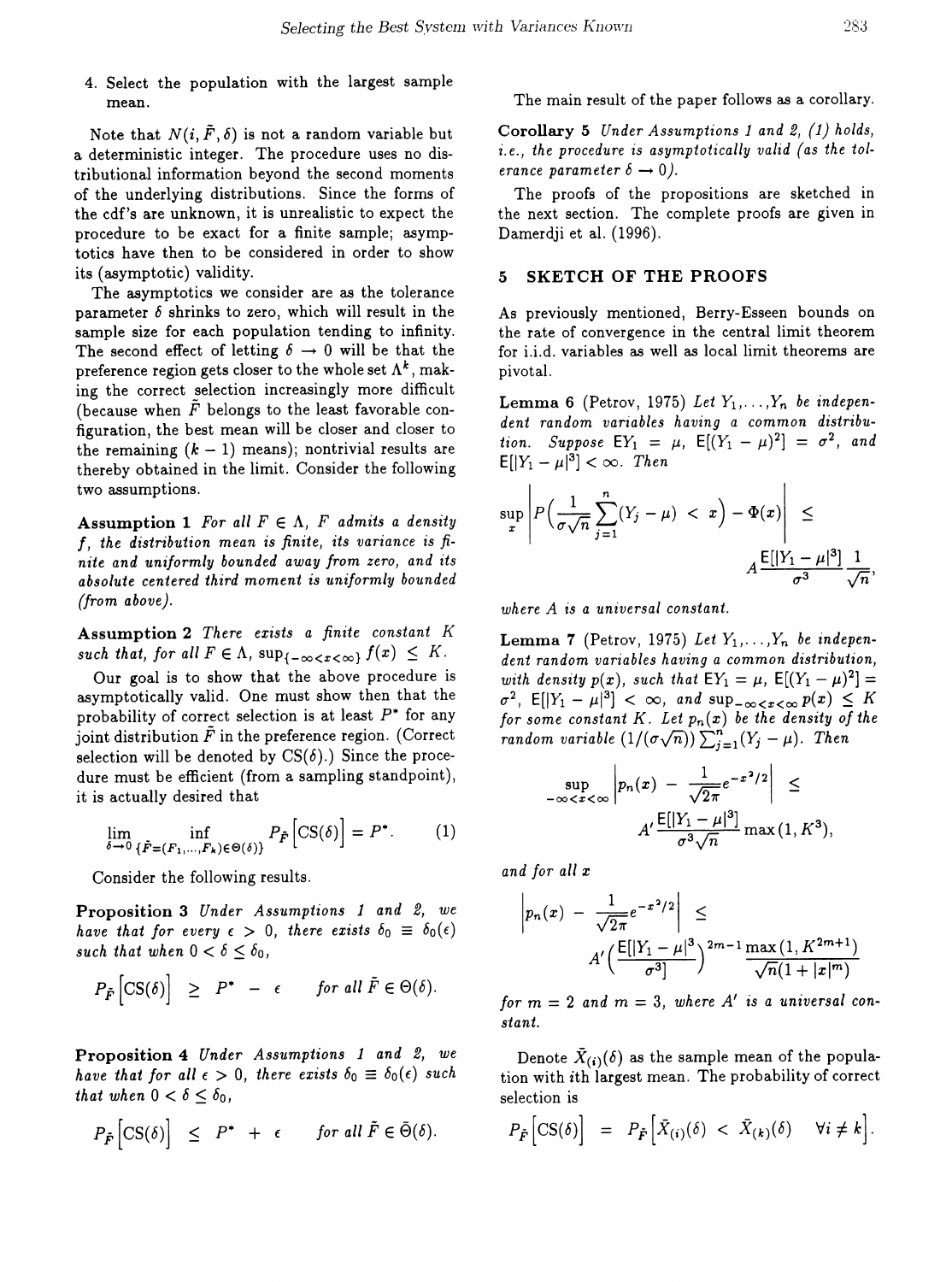Let

$$
a(t; \tilde{F}, (i), \delta) \equiv P_{\tilde{F}} \Big[ \frac{\bar{X}_{(i)}(\delta) - \mu(\tilde{F}, [i])}{\delta/h} < t \Big].
$$

We now sketch the proof of Proposition 3. For all  $\tilde{F} \in \Theta(\delta)$ , we have that

$$
P_{\tilde{F}}\left[\text{CS}(\delta)\right] \ge P_{\tilde{F}}\left[\frac{\bar{X}_{(i)}(\delta) - \mu(\tilde{F}, [i])}{\delta/h} \frac{\bar{X}_{(k)}(\delta) - \mu(\tilde{F}, [k])}{\delta/h} + h \quad \forall i \neq k\right]
$$

$$
= \int_{-\infty}^{\infty} \left(\prod_{i \neq k} a(z + h; \tilde{F}, (i), \delta)\right) a(dz; \tilde{F}, (k), \delta).
$$
(2)

Some more notation is needed. Let

$$
b(t; \tilde{F}, (i), \delta) \equiv P_{\tilde{F}} \Big[ \frac{\bar{X}_{(i)}(\delta) - \mu(\tilde{F}, [i])}{\sqrt{\sigma^2((i), \tilde{F})/N((i), \tilde{F}, \delta)}} < t \Big],
$$
  

$$
c(t; \tilde{F}, (i), \delta) = a(t; \tilde{F}, (i), \delta) - b(t; \tilde{F}, (i), \delta),
$$

and

$$
d(t; \tilde{F}, (i), \delta) = b(t; \tilde{F}, (i), \delta) - \Phi(t).
$$

We naturally have that

$$
a(z+h;\tilde{F},(i),\delta) = \Phi(z+h) + c(z+h;\tilde{F},(i),\delta) + d(z+h;\tilde{F},(i),\delta).
$$

The expression  $\prod_{i\neq k} a(z + h; \tilde{F}, (i), \delta)$  in (2) can  ${\rm then}$  be  ${\rm expanded}$  into a sum of terms involving  $c(z + h; \tilde{F}, (i), \delta), d(z + h; \tilde{F}, (i), \delta), \text{ and } \Phi(z + h).$ Lemma 6 is used to show that for all  $\tilde{F} \in \Theta(\delta)$ ,

$$
P_{\tilde{F}}\Big[CS(\delta)\Big] \geq \int_{-\infty}^{\infty} \Big(\Phi(z+h)\Big)^{k-1} a(dz; \tilde{F}, (k), \delta) - H(\tilde{F}, (k), \delta),
$$

where the exact form of  $H(\tilde{F}, (k), \delta)$  is given in Damerdji et al. (1996). Under Assumptions 1 and 2, this term can be made arbitrarily small uniformly in  $\hat{F}$ .

We now rewrite

$$
a(dz;\tilde{F},(k),\delta)=\Phi(dz)+\Big(a(dz;\tilde{F},(k),\delta)-\Phi(dz)\Big),
$$

and use Lemma 7 to bound  $|a(dx; \tilde{F}, (k), \delta) - \Phi(dz)|$ .

As for Proposition 4, we start by considering  $\tilde{F}$  in the least favorable configuration. For such  $\tilde{F}$ , we get that

that  
\n
$$
P_{\tilde{F}}\Big[CS(\delta)\Big] \leq \int_{-\infty}^{\infty} \Big(\Phi(z+h)\Big)^{k-1} a(dz;\tilde{F},(k),\delta) + H(\tilde{F},(k),\delta).
$$

Using the bound on  $|H(\tilde{F}, (k), \delta)|$  developed earlier, we get that  $P_{\tilde{F}}\left[\text{CS}(\delta)\right] \leq P^* + \epsilon$ , where  $\epsilon$  depends only upon  $\delta$ . The detailed proof is given in Damerdji, Glynn, Nakayama, and Wilson (1996).

# **6 THE TWO-STAGE SAMPLING PROCE-DURE**

The following is a two-stage procedure for selection of the best system for i.i.d. observations with unknown distributions (and variances). The (asymptotic) validity of this procedure is yet unavailable.

- 1. Choose  $P^*$  ( $1/k < P^* < 1$ ) and  $\delta > 0$ . Compute *h.*
- 2. Let  $m(\delta) \equiv \lceil \delta^{-2} \rceil$  be the size of the first subsampIe for each population.
- 3. For every population  $i = 1, \ldots, k$ , let  $X_{i,1}, X_{i,2}$ ,  $\ldots, X_{i,m(\delta)}$  be the corresponding sample. Let

$$
\bar{X}_{i,1}(\delta) \equiv \frac{1}{m(\delta)} \sum_{j=1}^{m(\delta)} X_{i,j}
$$

and

$$
S_i^2(\delta) \equiv \frac{1}{m(\delta) - 1} \sum_{j=1}^{m(\delta)} \Bigl( X_{i,j} - \bar{X}_{i,1}(\delta) \Bigr)^2.
$$

4. For every population *i*, compute the total sample<br>size:<br> $N(i, \tilde{F}, \delta) = \max \left\{ m(\delta), \left[ \frac{h^2 S_i^2(\delta)}{\delta^2} \right] \right\}.$ size:

$$
N(i, \tilde{F}, \delta) = \max \left\{ m(\delta), \left\lceil \frac{h^2 S_i^2(\delta)}{\delta^2} \right\rceil \right\}.
$$

- 5. If  $N(i, \tilde{F}, \delta) \geq m(\delta) + 1$ , sample  $X_{i,m(\delta)+1}, \ldots$  $X_{i,N(i,\tilde{F},\delta)}$ .
- 6. Let

$$
\bar{X}_i(\delta) \equiv \frac{1}{N(i, \tilde{F}, \delta)} \sum_{j=1}^{N(i, \tilde{F}, \delta)} X_{i,j}.
$$

7. Select the population with the largest sample mean.

Note that in the unknown-variances *case,* the total sample sizes are not deterministic quantities but, rather, random variables. This is not a major issue in the Gaussian case; in that setting the mean and sample variances are independent (the total sample is function of the sample variance), which allows passage to the t-distribution. See Remark 4.1 of Dudewicz and Dalal (1975). Another great difficulty in showing the validity of this procedure is that we want equality in (1) so the procedure is computationally efficient. This work is still in progress.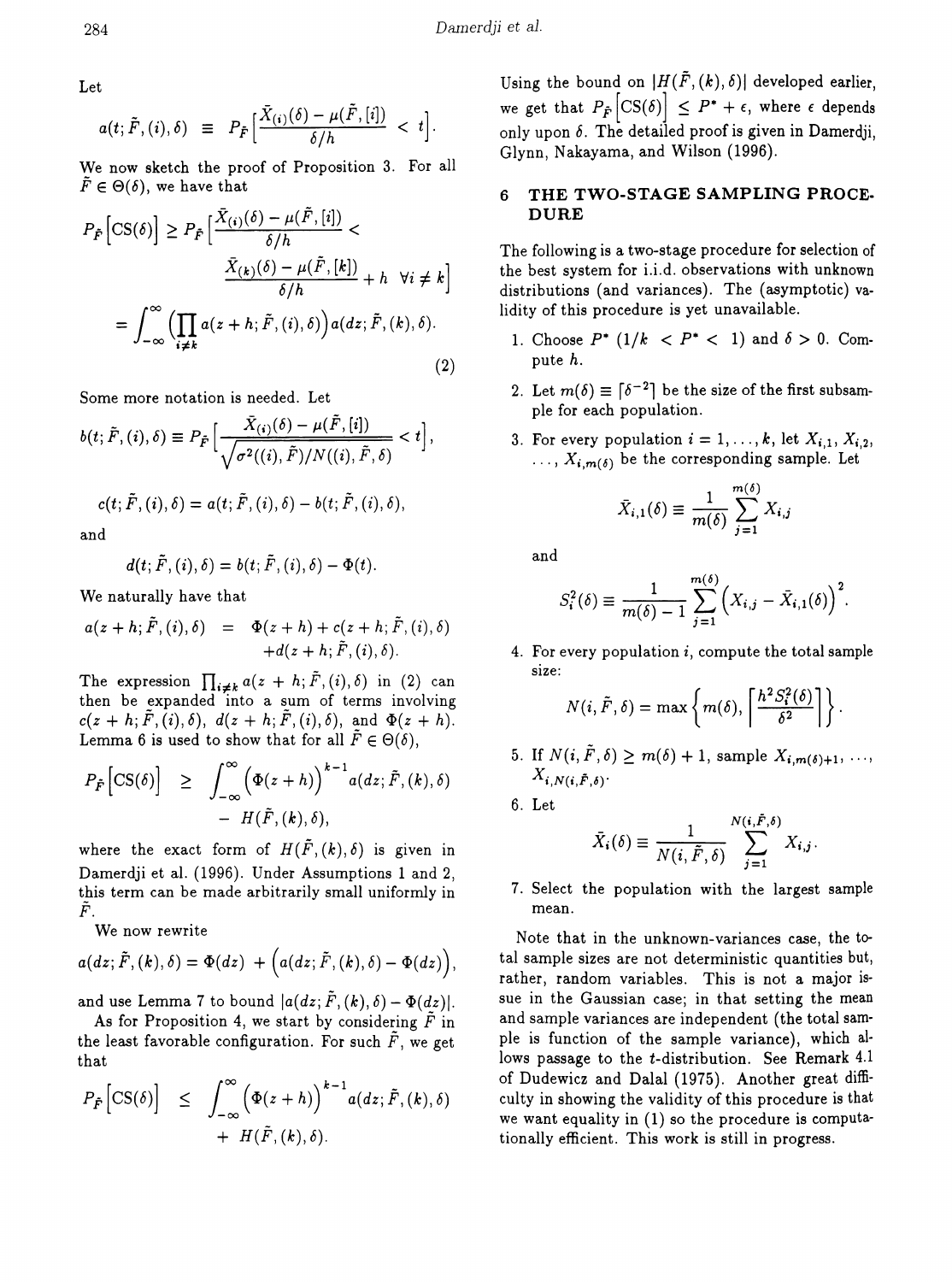### 7 CONCLUSION

Suppose a number of systems are to be investigated via simulation, where the nature of the problem is such that the simulations are of the finite-horizon type. Simulation of each system will then involve running independent replicates, each replicate providing a single "observation," whose distribution is unknown.

Selection of the best system is undertaken here. In this work in progress, it is assumed that the population variances are known. A single-stage procedure was presented, and its asymptotic validity discussed. The detailed proofs are given in Damerdji, Glynn, Nakayama, and Wilson (1996).

The assumption of known variances is unrealistic in practice. For the unknown-variances case, a twostage procedure was presented. Asymptotic validity of this procedure, i.e., Equation  $(1)$ , is still an open problem for the two-stage case. Some of the tools described here might be useful. Another problem under investigation is that of selection of the best system in steady-state simulation, i.e., when the problems are such that the simulations are of the steady-state type.

#### REFERENCES

- Bechhofer, R. E. 1954. A single-sample multiple decision procedure for ranking means of normal populations with known variances. *The Annals of Mathematical Statistics,* 25, 16-39.
- Bechhofer, R. E., Dunnett, C. W., and M. Sobel. 1954. A two-sample multiple-decision procedure for ranking means of normal populations with a common unknown variance. *Biometrika,* 41, 170- 176.
- Bechhofer, R. E., T. J. Santner, and D. M. Goldsman. *1995. Design and Analysis of Experiments for Statistical Selection, Screening, and Multiple Comparisons.* Wiley, New York.
- Damerdji, H., P. W. Glynn, M. K. Nakayama, and J. R. Wilson. 1996. Selection of the best system in a finite-horizon simulation context. Working paper.
- Dudewicz, E. J., and S. R. Dalal. 1975. Allocation of observations in ranking and selection with unequal variances. *Sankhya,* B37, 28-78.
- Gibbons, J. D., I. Olkin, and M. Sobel. 1977. Select*ing and Ordering Populations: A New Statistical Methodology.* Wiley, New York.
- Gupta, S. S., and G. C. McDonald. 1980. Nonparametric procedures in multiple decisions (ranking and selection procedures). *Colloquia Mathematica Societatis Janos Bolyai,* 32,361-389.
- Gupta, S. S., and S. Panchapakesan. 1979. *Multiple Decision Procedures: Theory and Methodology of Selecting and Ranking Populations.* Wiley, New York.
- Mukhopadhyay, N., and T. K. S. Solanky. 1994. *Multistage Selection and Ranking Procedures.* Marcel Dekker, New York.
- Petrov, V. V. 1975, *Sums of Independent Random Variables.* Springer-Verlag, New York.
- Rinott, Y. 1978. On two-stage selection procedures and related probability-inequalities. *Communication in Statistics: Theory and Methods,* A7(8), 799-811.
- Sullivan, D. W., and J. R. Wilson. 1989. Restricted subset selection procedures for simulation. *Operations Research,* 37, 52-71.

### AUTHOR BIOGRAPHIES

HALIM DAMERDJI is an assistant professor in the Department of Industrial Engineering at North Carolina State University. He received a Ph.D. degree in industrial engineering from the University of Wisconsin-Madison. He has held positions at the Ecole Nationale Polytechnique of Algiers and Purdue University. His research interests are in simulation and applied stochastic processes. He is a member of INFORMS.

PETER W. GLYNN received his Ph.D. from Stanford University, after which he joined the faculty of the Department of Industrial Engineering at the University of Wisconsin-Madison. In 1987, he returned to Stanford, where he currently holds the Thomas Ford Faculty Scholar Chair in the Department of Operations Research. He was a co-winner of the 1993 Outstanding Simulation Publication Award sponsored by the TIMS College on Simulation. His research interests include discrete-event simulation, computational probability, queueing, and general theory for stochastic systems.

MARVIN K. NAKAYAMA is an assistant professor in the Department of Computer and Information Science at the New Jersey Institute of Technology. Previously, he has held positions in the Management Science/Computer Information Systems Department of the Graduate School of Management at Rutgers University, and at the IBM Thomas J. Watson Research Center in Yorktown Heights, New York. He received Ph.D. in Operations Research from Stanford University. His research interests include applied probability, simulation output analysis, gradient estimation, rare-event simulation, and random-variate generation.